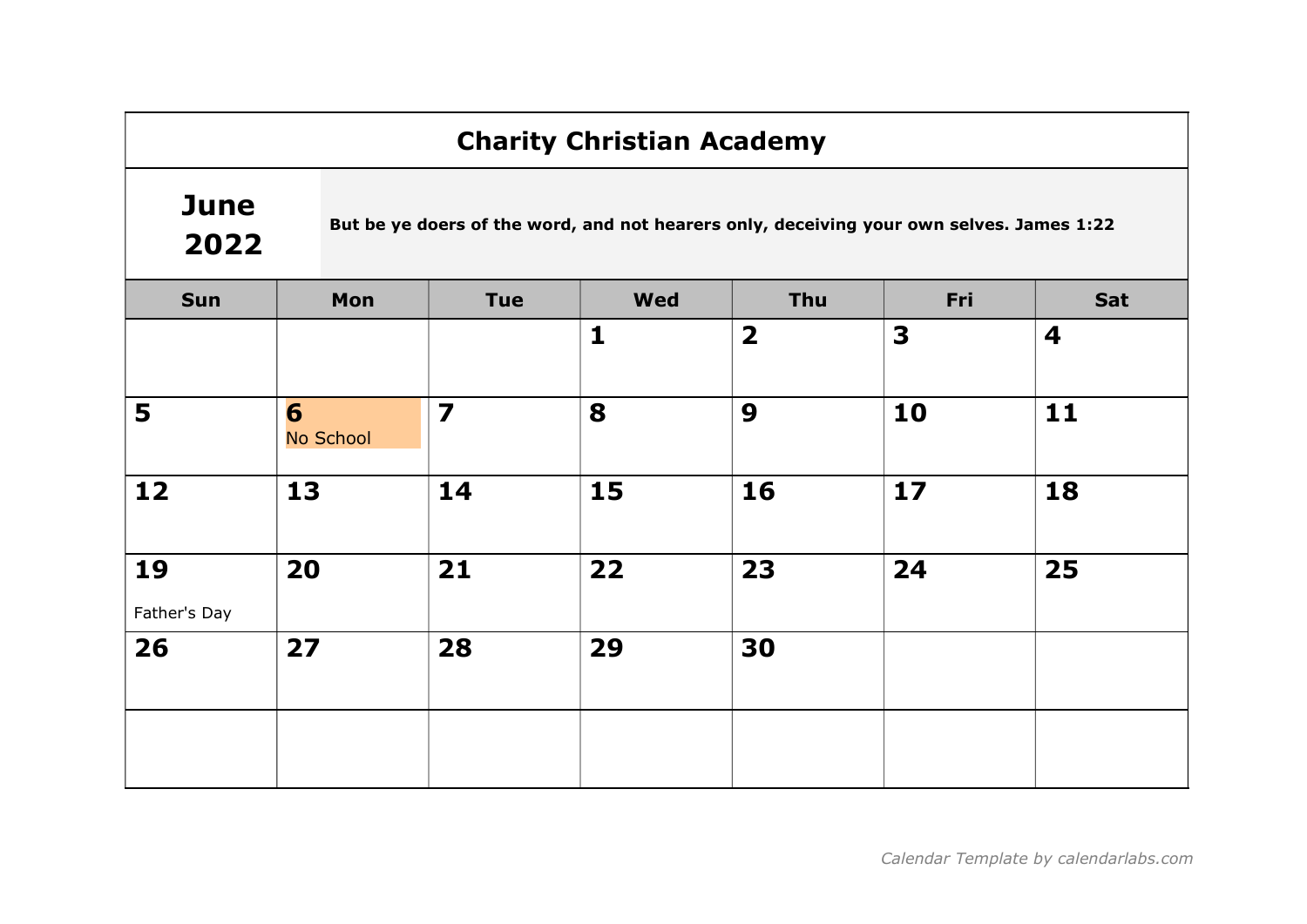#### July 2022 Wherewithal shall a young man cleanse his way? by taking heed thereto according to thy word. Psalm 119:9

| <b>Sun</b> | Mon                      | <b>Tue</b>             | <b>Wed</b>             | Thu                     | Fri                                     | Sat                     |
|------------|--------------------------|------------------------|------------------------|-------------------------|-----------------------------------------|-------------------------|
|            |                          |                        |                        |                         | $\mathbf{1}$                            | $\overline{\mathbf{2}}$ |
| 3          | 4<br>Independence<br>Day | 5                      | 6                      | $\overline{\mathbf{z}}$ | 8                                       | 9                       |
| 10         | 11                       | 12                     | 13                     | 14                      | 15                                      | 16                      |
| 17         | 18                       | 19                     | 20                     | 21                      | 22<br>Last Day of<br><b>Summer Term</b> | 23<br><b>Grades Due</b> |
| 24         | 25<br>No School          | 26<br><b>No School</b> | 27<br><b>No School</b> | 28<br>No School         | 29<br><b>No School</b>                  | 30                      |
| 31         |                          |                        |                        |                         |                                         |                         |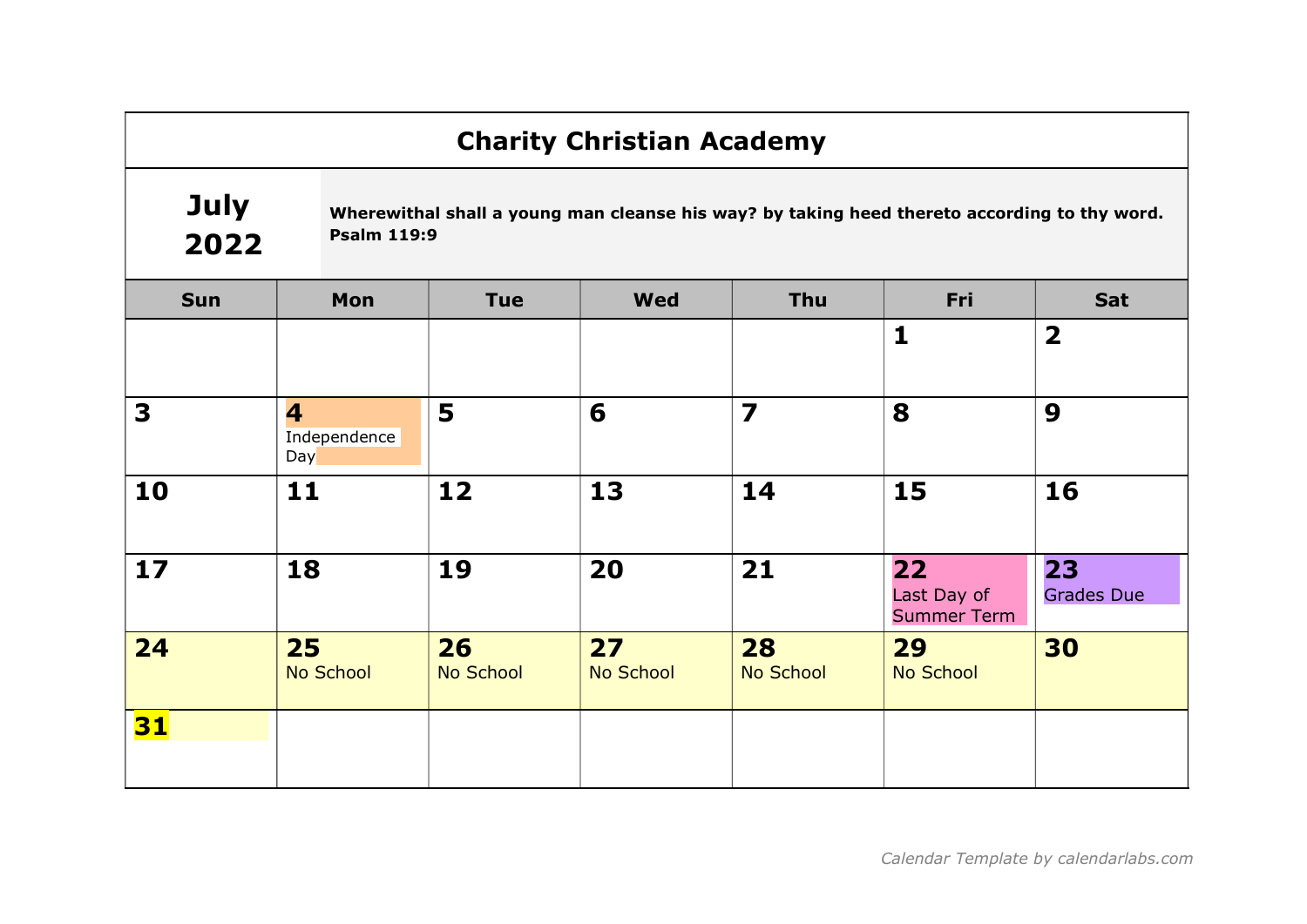# August 2022

Every word of God is pure: he is a shield unto them that put their trust in him. Proverbs 30:5

| <b>Sun</b>              | Mon                                | <b>Tue</b>                  | <b>Wed</b>                                  | Thu                                  | Fri            | Sat |
|-------------------------|------------------------------------|-----------------------------|---------------------------------------------|--------------------------------------|----------------|-----|
|                         | $\mathbf{1}$<br>No School          | $\overline{2}$<br>No School | $\overline{\mathbf{3}}$<br><b>No School</b> | $\overline{\mathbf{4}}$<br>No School | 5<br>No School | 6   |
| $\overline{\mathbf{z}}$ | 8<br>First Day of Fall<br>Semester | 9                           | 10                                          | 11                                   | 12             | 13  |
| 14                      | 15                                 | 16                          | 17                                          | 18                                   | 19             | 20  |
| 21                      | 22                                 | 23                          | 24                                          | 25                                   | 26             | 27  |
| 28                      | 29                                 | 30                          | 31                                          |                                      |                |     |
|                         |                                    |                             |                                             |                                      |                |     |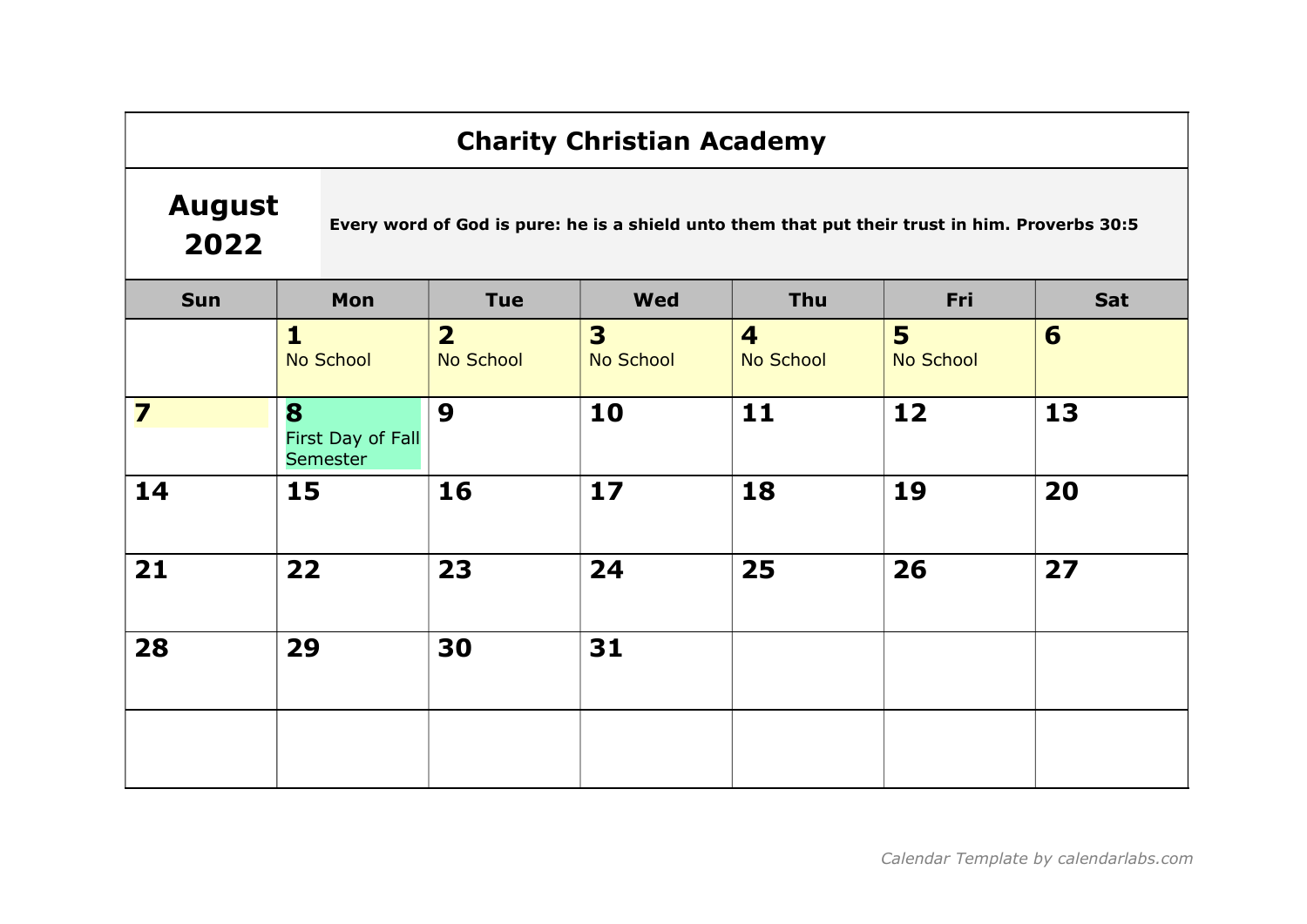#### September 2022

The Lord is good to all: and his tender mercies are over all his works. Psalm 145:9

| Sun | Mon                    | <b>Tue</b>      | <b>Wed</b>              | Thu                    | Fri                     | Sat |
|-----|------------------------|-----------------|-------------------------|------------------------|-------------------------|-----|
|     |                        |                 |                         | $\mathbf{1}$           | $\overline{\mathbf{2}}$ | 3   |
| 4   | 5<br>Labor Day         | 6               | $\overline{\mathbf{z}}$ | 8                      | 9                       | 10  |
| 11  | 12                     | 13              | 14                      | 15                     | 16                      | 17  |
| 18  | 19                     | 20              | 21                      | 22                     | 23                      | 24  |
| 25  | 26<br><b>No School</b> | 27<br>No School | 28                      | 29<br><b>No School</b> | 30<br><b>No School</b>  |     |
|     |                        |                 |                         |                        |                         |     |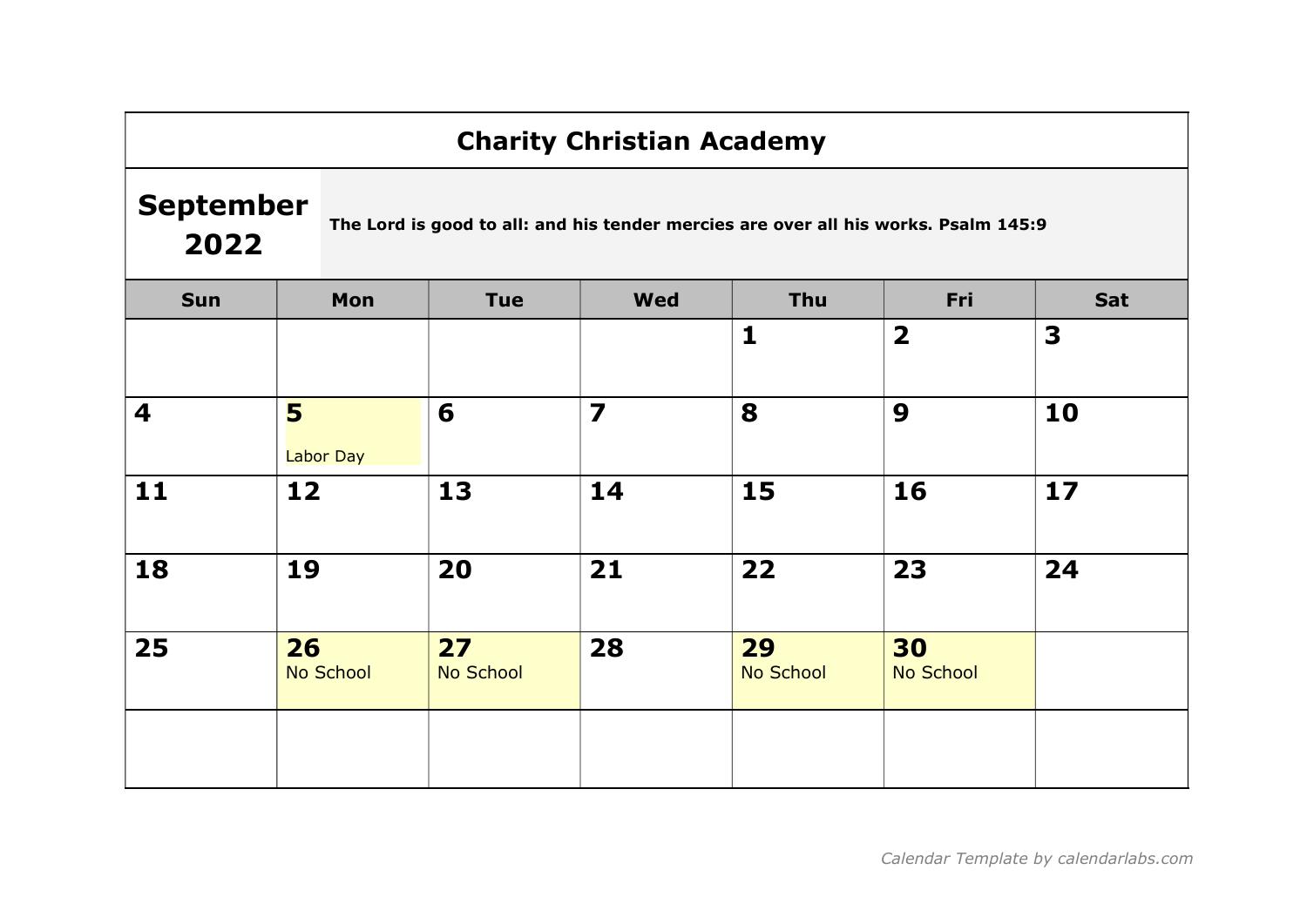# **October** 2022

In the beginning God created the heaven and the earth. Genesis 1:1

| <b>Sun</b>              | Mon                             | <b>Tue</b>              | <b>Wed</b>             | Thu             | Fri                         | Sat                    |
|-------------------------|---------------------------------|-------------------------|------------------------|-----------------|-----------------------------|------------------------|
|                         |                                 |                         |                        |                 |                             | $\mathbf{1}$           |
| $\overline{\mathbf{2}}$ | 3                               | $\overline{\mathbf{4}}$ | 5<br><b>No School</b>  | 6               | 7<br>Last Day of<br>Quarter | 8<br><b>Grades Due</b> |
| 9                       | 10<br>No School<br>Columbus Day | 11<br>No School         | 12<br><b>No School</b> | 13<br>No School | 14<br>No School             | <b>15</b>              |
| 16                      | 17<br>No School                 | 18<br><b>No School</b>  | 19                     | 20              | 21                          | 22                     |
| 23                      | 24                              | 25                      | 26                     | 27              | 28                          | 29                     |
| 30                      | 31                              |                         |                        |                 |                             |                        |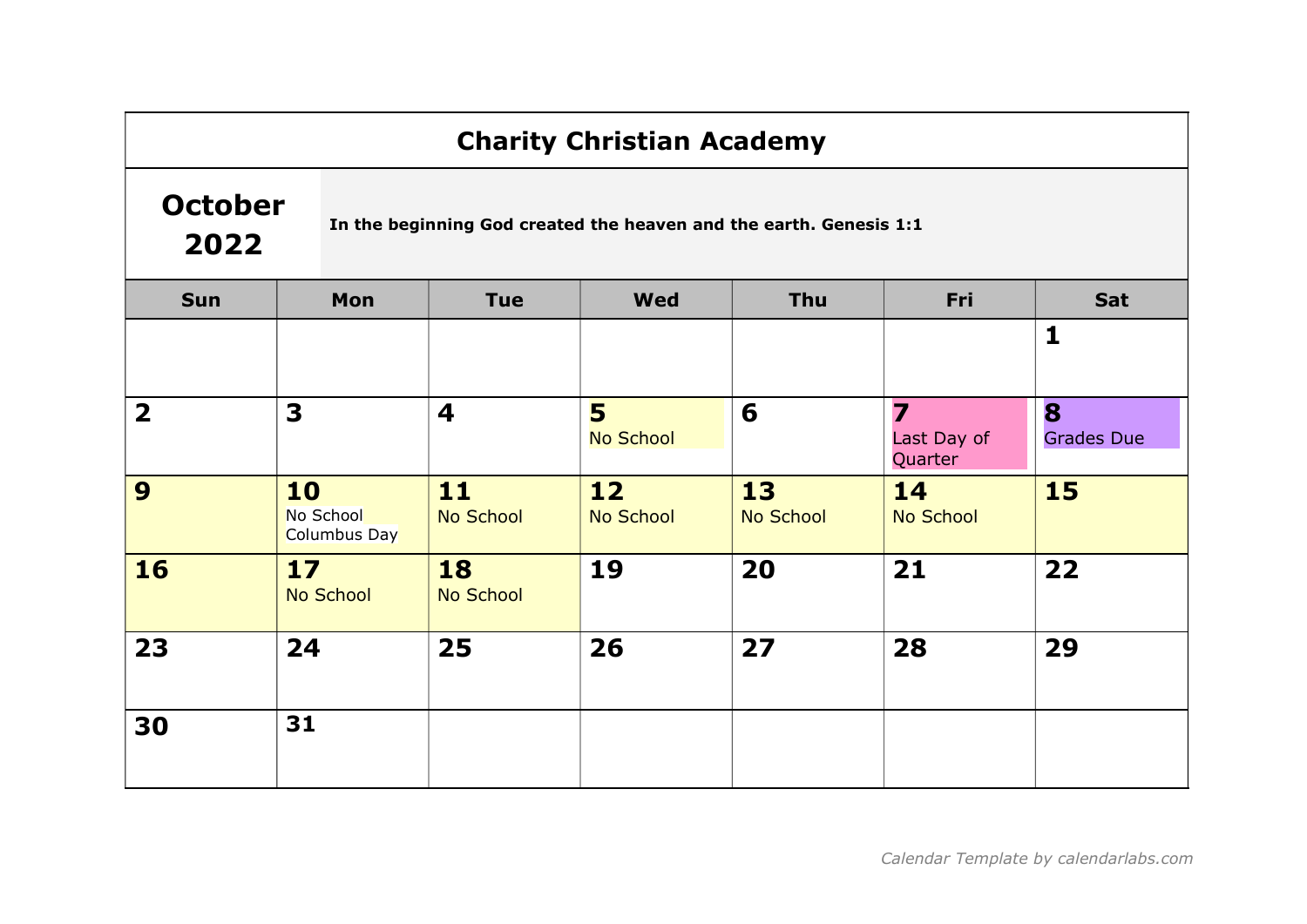#### November 2022

For God so loved the world, that he gave his only begotten Son, that whosoever believeth in him should not perish, but have everlasting life. John 3:16

| Sun | Mon                     | Tue          | <b>Wed</b>              | Thu                       | Fri                | Sat |
|-----|-------------------------|--------------|-------------------------|---------------------------|--------------------|-----|
|     |                         | $\mathbf{1}$ | $\overline{\mathbf{2}}$ | 3                         | 4                  | 5   |
| 6   | $\overline{\mathbf{z}}$ | 8            | 9                       | 10                        | 11<br>Veterans Day | 12  |
| 13  | 14                      | 15           | 16                      | 17                        | 18                 | 19  |
| 20  | 21                      | 22           | 23<br>No School         | 24<br>Thanksgiving<br>Day | 25<br>No School    | 26  |
| 27  | 28                      | 29           | 30                      |                           |                    |     |
|     |                         |              |                         |                           |                    |     |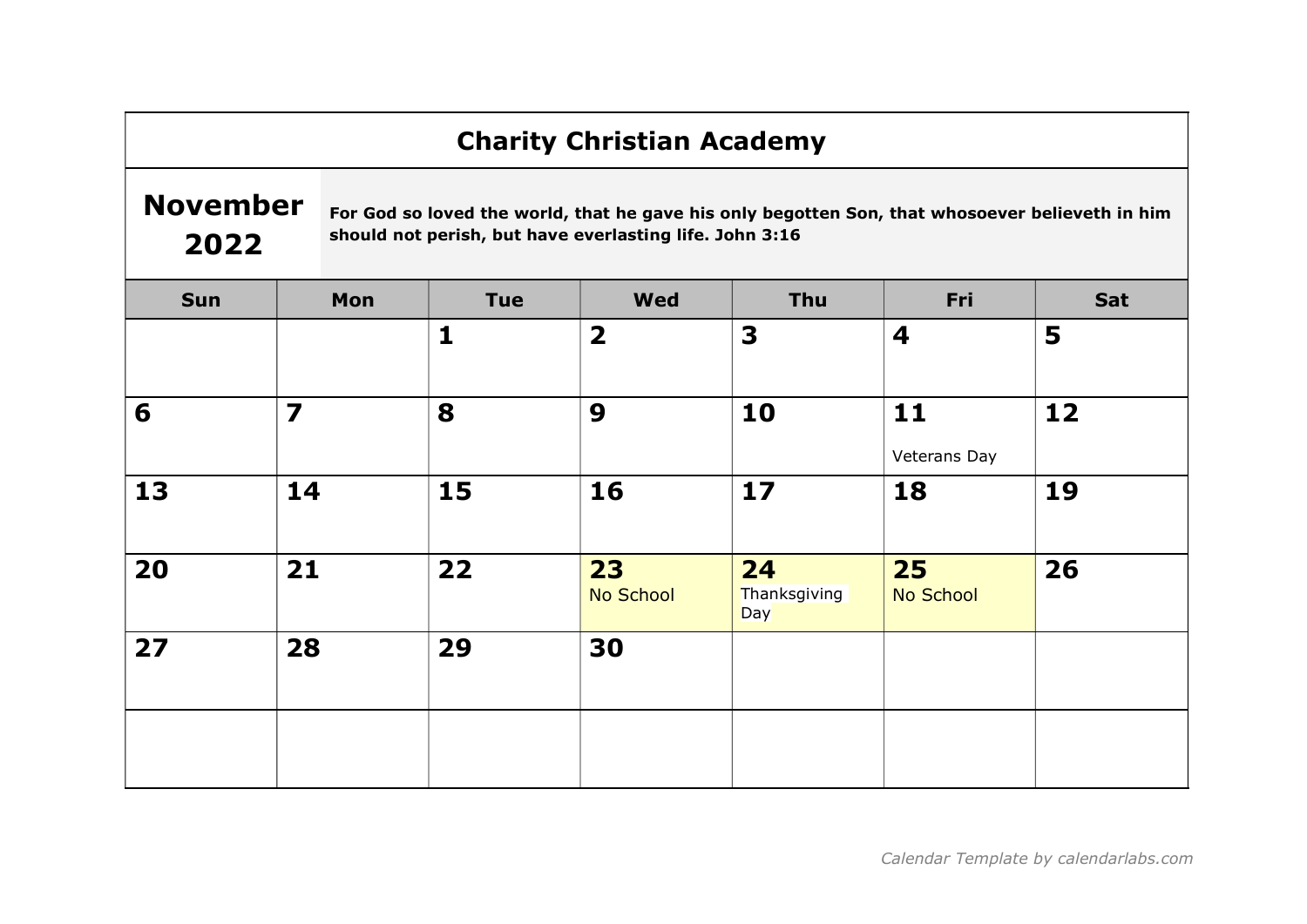# December 2022

But the fruit of the Spirit is love, joy, peace, longsuffering, gentleness, goodness, faith, meekness, temperance: against such there is no law. Galatians 5:22-23

| <b>Sun</b>              | Mon             | <b>Tue</b>             | <b>Wed</b>              | Thu                          | Fri                                  | Sat |
|-------------------------|-----------------|------------------------|-------------------------|------------------------------|--------------------------------------|-----|
|                         |                 |                        |                         | $\mathbf{1}$                 | $\overline{\mathbf{2}}$              | 3   |
| $\overline{\mathbf{4}}$ | 5               | 6                      | $\overline{\mathbf{z}}$ | 8                            | 9                                    | 10  |
| 11                      | 12              | 13                     | 14                      | 15                           | 16                                   | 17  |
| 18                      | 19              | 20                     | 21                      | 22<br>Last Day of<br>Quarter | 23<br>No School<br><b>Grades Due</b> | 24  |
| 25<br>Christmas         | 26<br>No School | 27<br><b>No School</b> | 28<br><b>No School</b>  | 29<br>No School              | 30<br><b>No School</b>               | 31  |
|                         |                 |                        |                         |                              |                                      |     |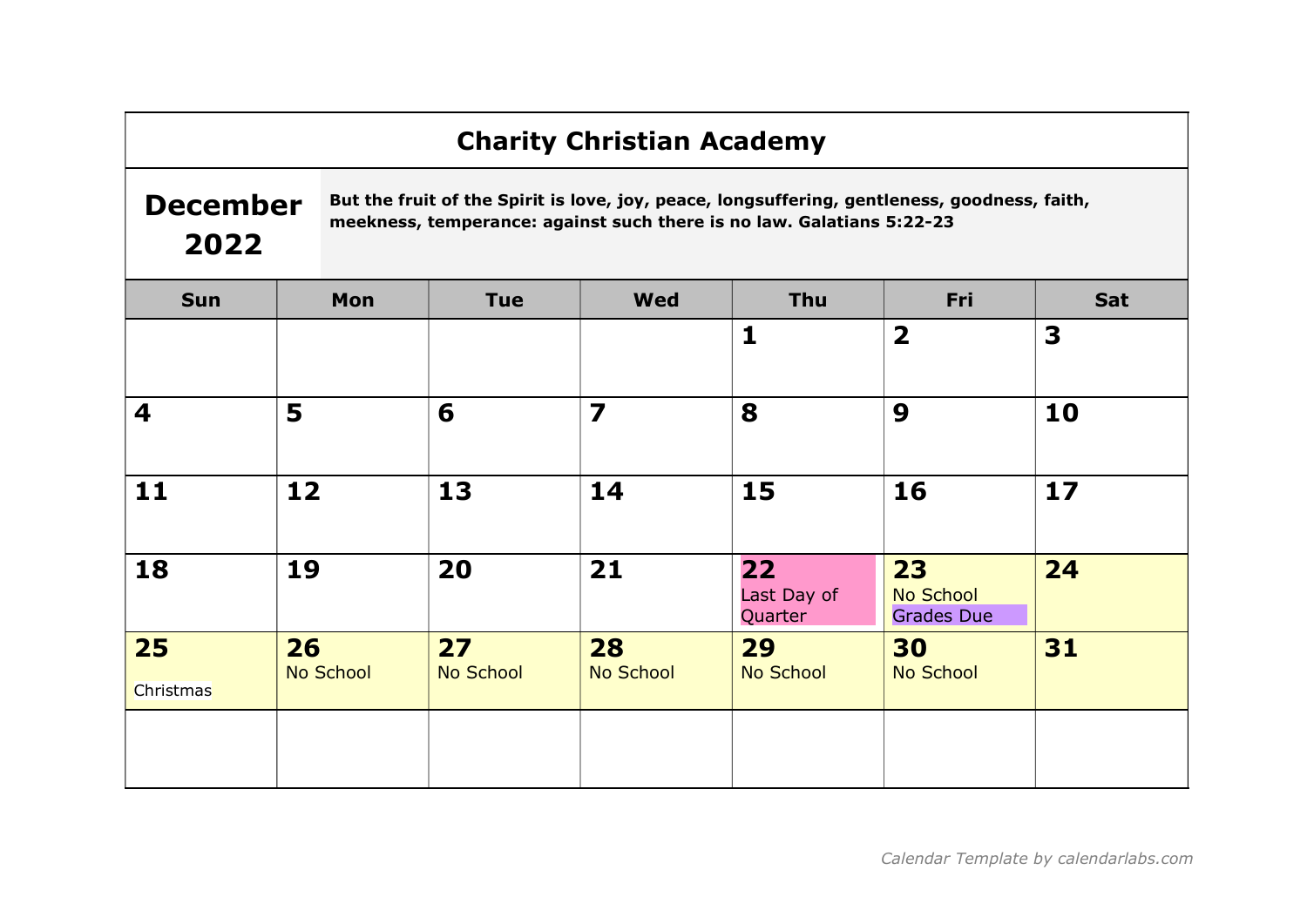#### **January** 2023

What time I am afraid, I will trust in thee. Psalm 56:3

| Sun            | Mon                     | <b>Tue</b> | <b>Wed</b> | Thu | Fri | Sat                     |
|----------------|-------------------------|------------|------------|-----|-----|-------------------------|
| $\mathbf{1}$   | $\overline{\mathbf{2}}$ | 3          | 4          | 5   | 6   | $\overline{\mathbf{z}}$ |
| New Year's Day |                         |            |            |     |     |                         |
| 8              | $\boldsymbol{9}$        | 10         | 11         | 12  | 13  | 14                      |
| 15             | 16                      | 17         | 18         | 19  | 20  | 21                      |
|                | M L King Day            |            |            |     |     |                         |
| 22             | 23                      | 24         | 25         | 26  | 27  | 28                      |
| 29             | 30                      | 31         |            |     |     |                         |
|                |                         |            |            |     |     |                         |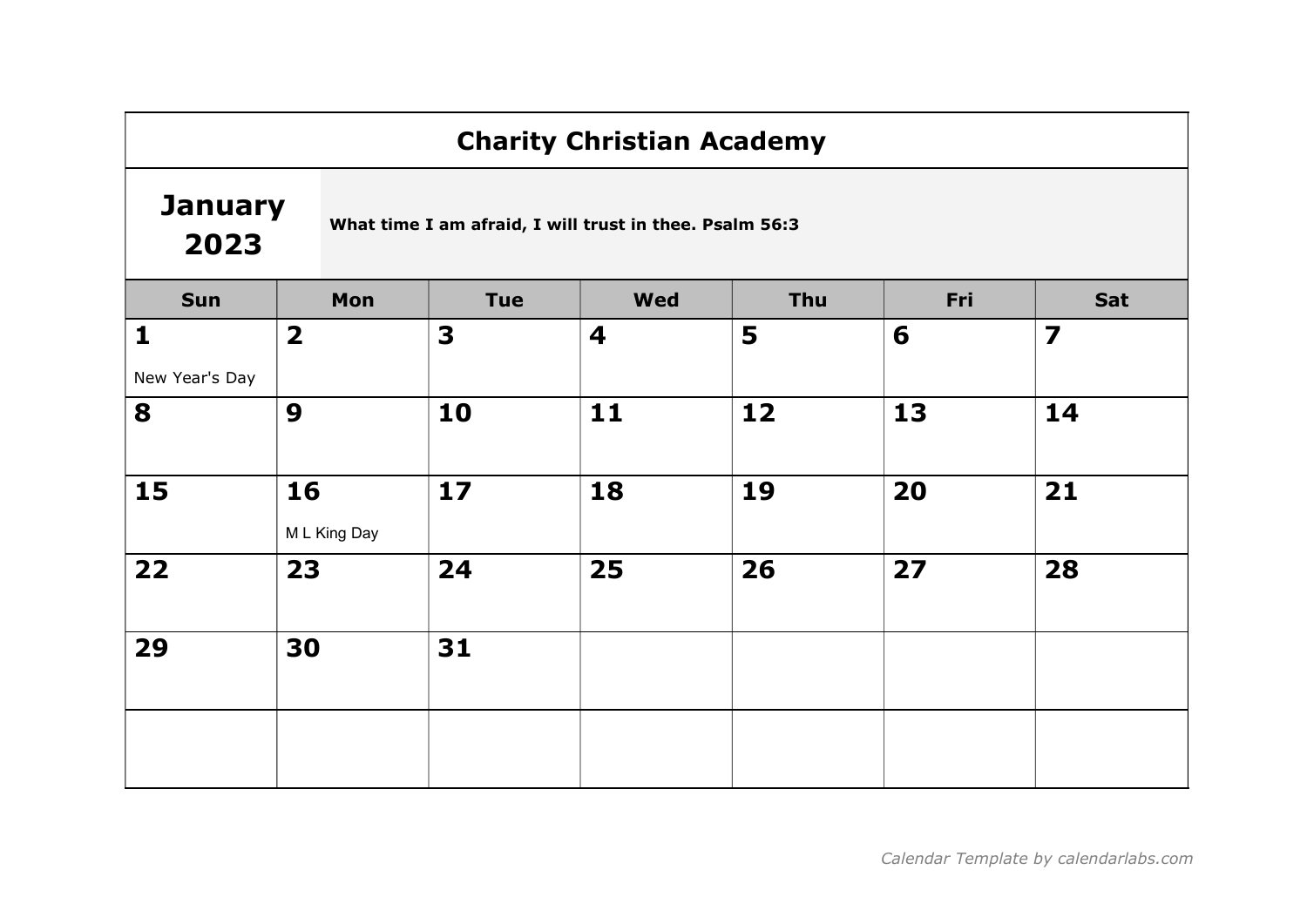## February 2023

I can do all things through Christ which strengtheneth me. Philippians 4:13

| Sun | Mon                   | Tue                     | <b>Wed</b>   | Thu                     | Fri  | Sat |
|-----|-----------------------|-------------------------|--------------|-------------------------|------|-----|
|     |                       |                         | $\mathbf{1}$ | $\overline{\mathbf{2}}$ | 3    | 4   |
| 5   | $6\phantom{1}6$       | $\overline{\mathbf{z}}$ | 8            | 9                       | 10   | 11  |
| 12  | 13                    | 14<br>Valentine's Day   | 15           | 16                      | $17$ | 18  |
| 19  | 20<br>Presidents' Day | 21                      | 22           | 23                      | 24   | 25  |
| 26  | 27                    | 28                      |              |                         |      |     |
|     |                       |                         |              |                         |      |     |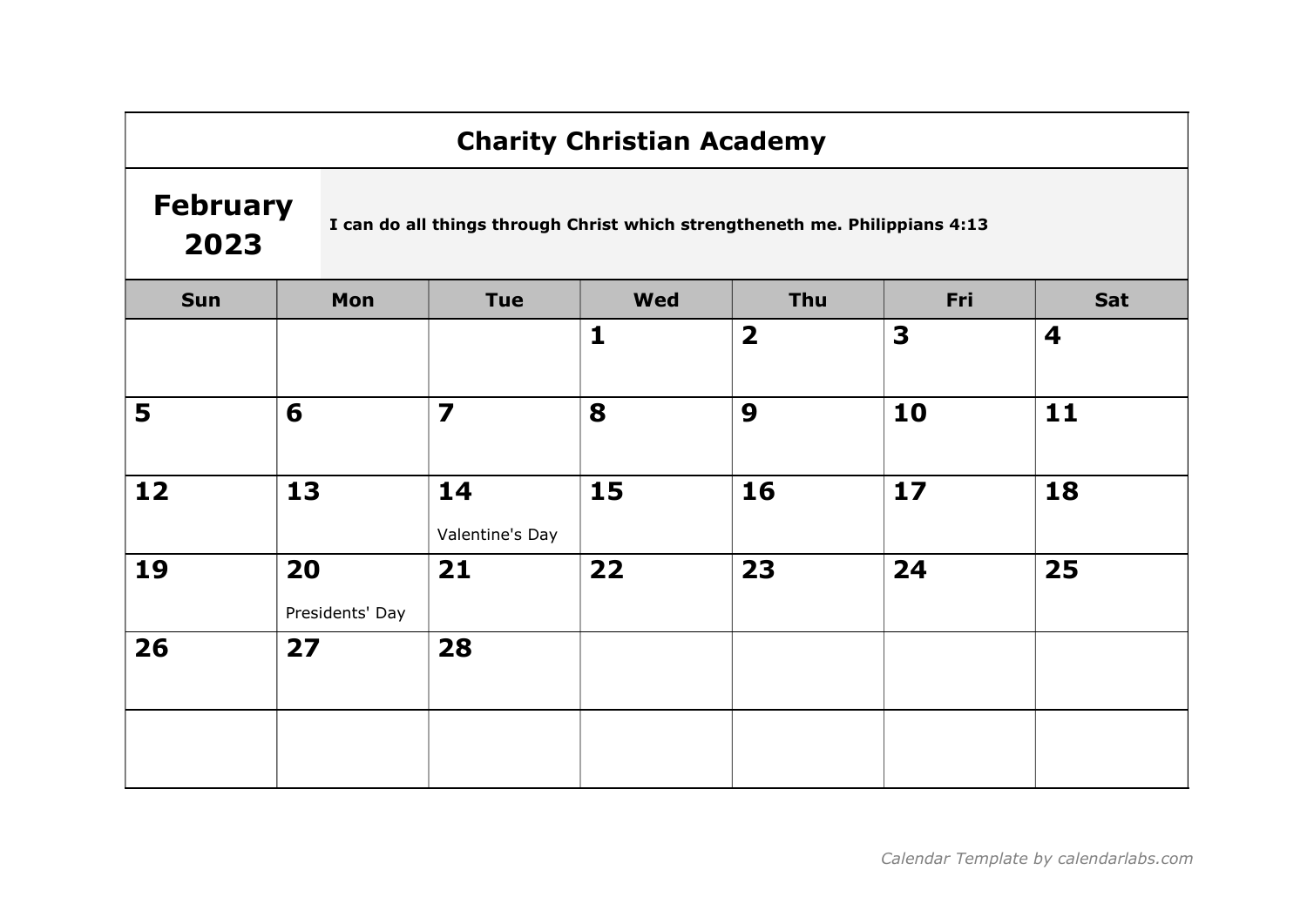## March 2023

Fear not: for I am with thee: I will bring thy seed from the east, and gather thee from the west. Isaiah 43:5

| Sun | Mon | Tue                     | <b>Wed</b>   | Thu                     | Fri                          | Sat |
|-----|-----|-------------------------|--------------|-------------------------|------------------------------|-----|
|     |     |                         | $\mathbf{1}$ | $\overline{\mathbf{2}}$ | 3                            | 4   |
| 5   | 6   | $\overline{\mathbf{z}}$ | 8            | 9                       | 10                           | 11  |
| 12  | 13  | 14                      | 15           | 16                      | 17                           | 18  |
| 19  | 20  | 21                      | 22           | 23                      | 24                           | 25  |
| 26  | 27  | 28                      | 29           | 30                      | 31<br>Last Day of<br>Quarter |     |
|     |     |                         |              |                         |                              |     |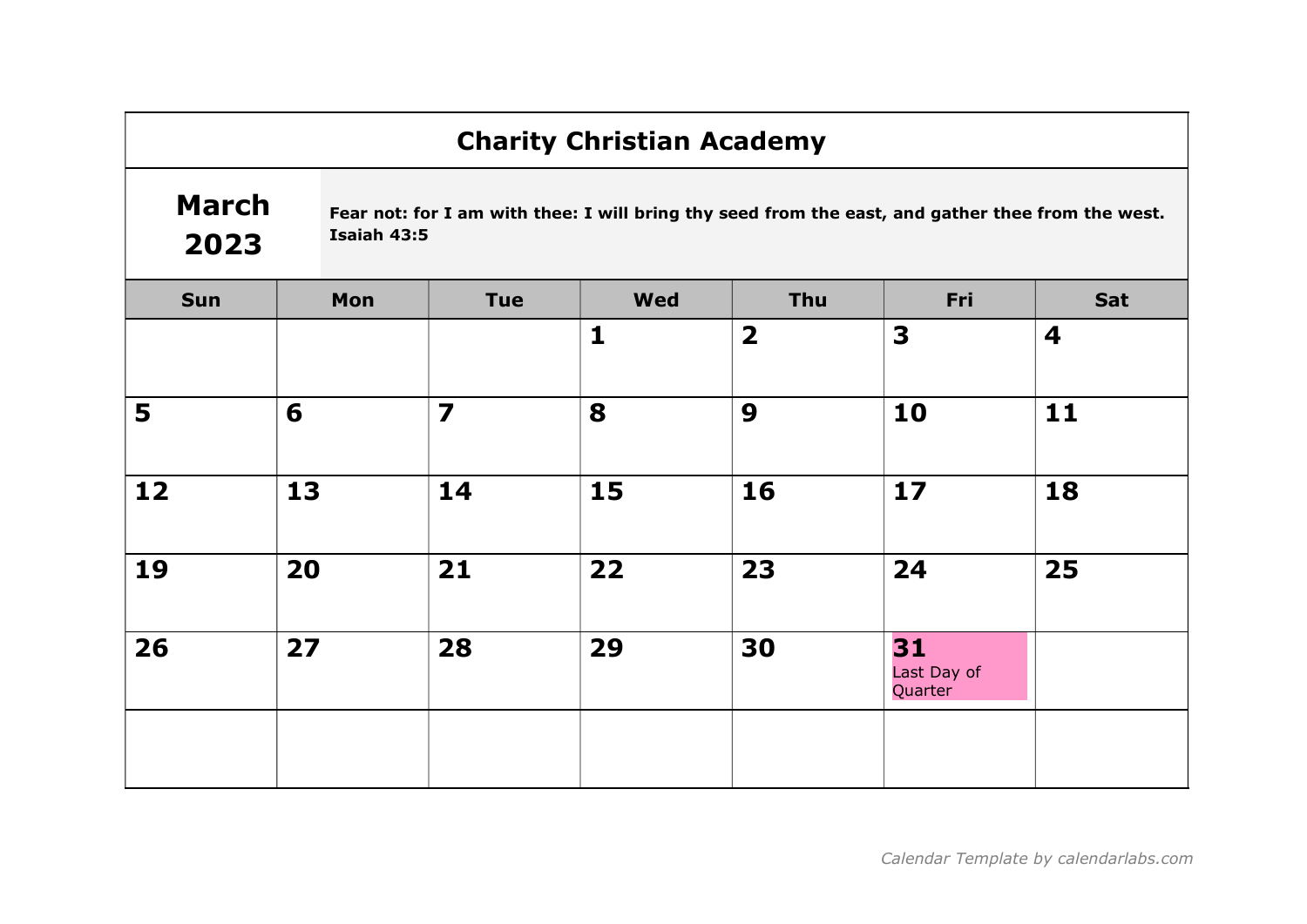# April 2023

O give thanks unto the Lord, for he is good: for his mercy endureth for ever. Psalm 107:1

| <b>Sun</b>         | Mon                                | <b>Tue</b>                           | <b>Wed</b>     | Thu            | Fri                                                 | Sat               |
|--------------------|------------------------------------|--------------------------------------|----------------|----------------|-----------------------------------------------------|-------------------|
|                    |                                    |                                      |                |                |                                                     | <b>Grades Due</b> |
| $\overline{2}$     | 3 <sup>1</sup><br><b>No School</b> | $\overline{\mathbf{4}}$<br>No School | 5<br>No School | 6<br>No School | $\overline{\mathbf{z}}$<br>No School<br>Good Friday | 8                 |
| 9<br>Easter Sunday | 10                                 | $11$                                 | 12             | 13             | 14                                                  | 15                |
| 16                 | 17                                 | 18                                   | 19             | 20             | 21                                                  | 22                |
| 23                 | 24                                 | 25                                   | 26             | 27             | 28                                                  | 29                |
| 30                 |                                    |                                      |                |                |                                                     |                   |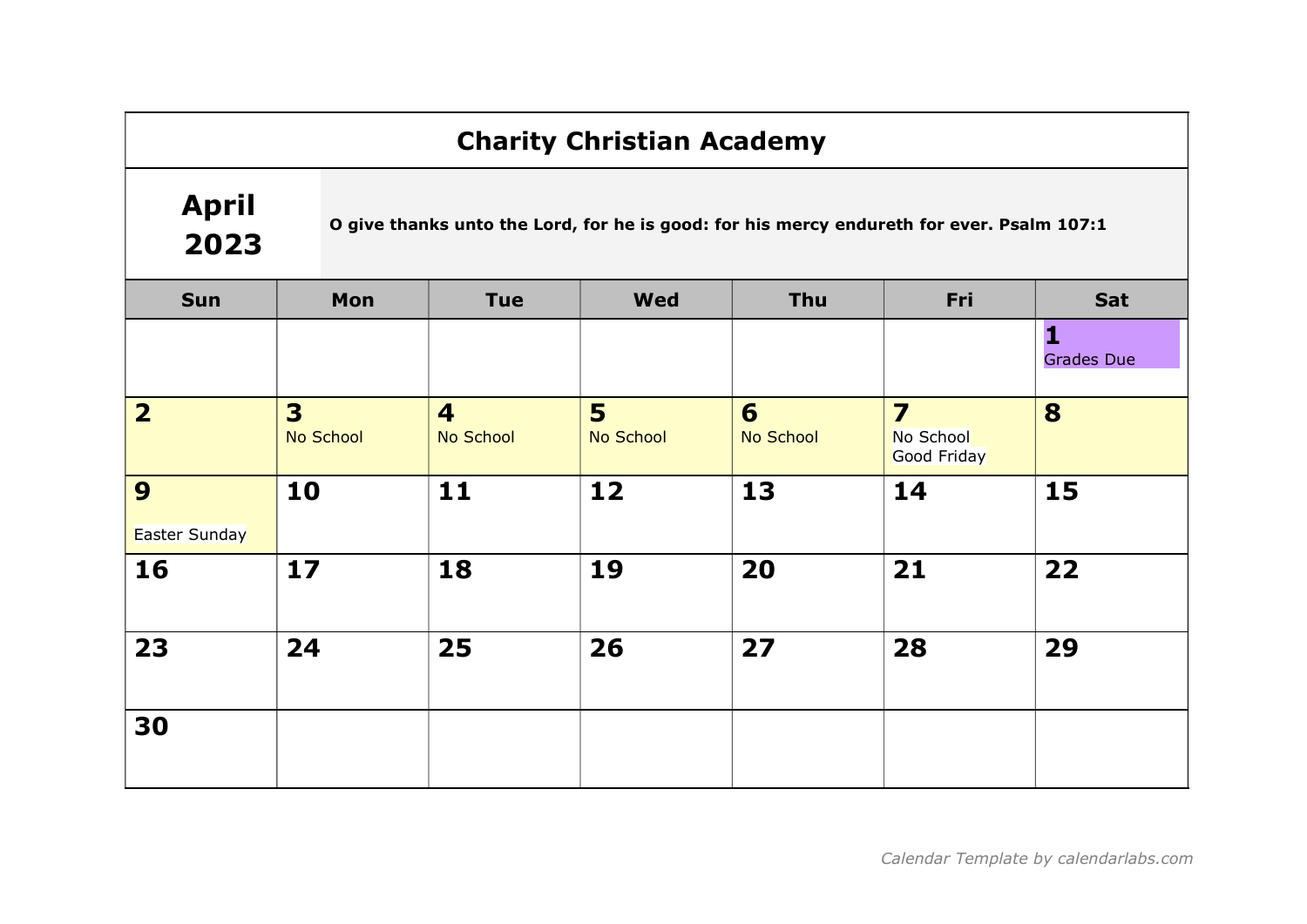## May 2023

Casting all your care upon him; for he careth for you. 1 Peter 5:7

| <b>Sun</b>              | Mon                             | <b>Tue</b>              | <b>Wed</b>             | Thu                    | Fri                           | Sat                     |
|-------------------------|---------------------------------|-------------------------|------------------------|------------------------|-------------------------------|-------------------------|
|                         | $\mathbf{1}$                    | $\overline{\mathbf{2}}$ | 3                      | 4                      | 5                             | 6                       |
| $\overline{\mathbf{z}}$ | 8                               | 9                       | 10                     | 11                     | 12<br>Last Day of the<br>Year | 13<br><b>Grades Due</b> |
| 14<br>Mother's Day      | <b>15</b><br><b>No School</b>   | <b>16</b><br>No School  | 17<br><b>No School</b> | 18<br><b>No School</b> | 19<br>No School               | 20                      |
| 21                      | 22<br><b>No School</b>          | 23<br>No School         | 24<br><b>No School</b> | 25<br><b>No School</b> | 26<br><b>No School</b>        | 27                      |
| 28                      | 29<br>No School<br>Memorial Day | 30<br><b>No School</b>  | 31<br><b>No School</b> |                        |                               |                         |
|                         |                                 |                         |                        |                        |                               |                         |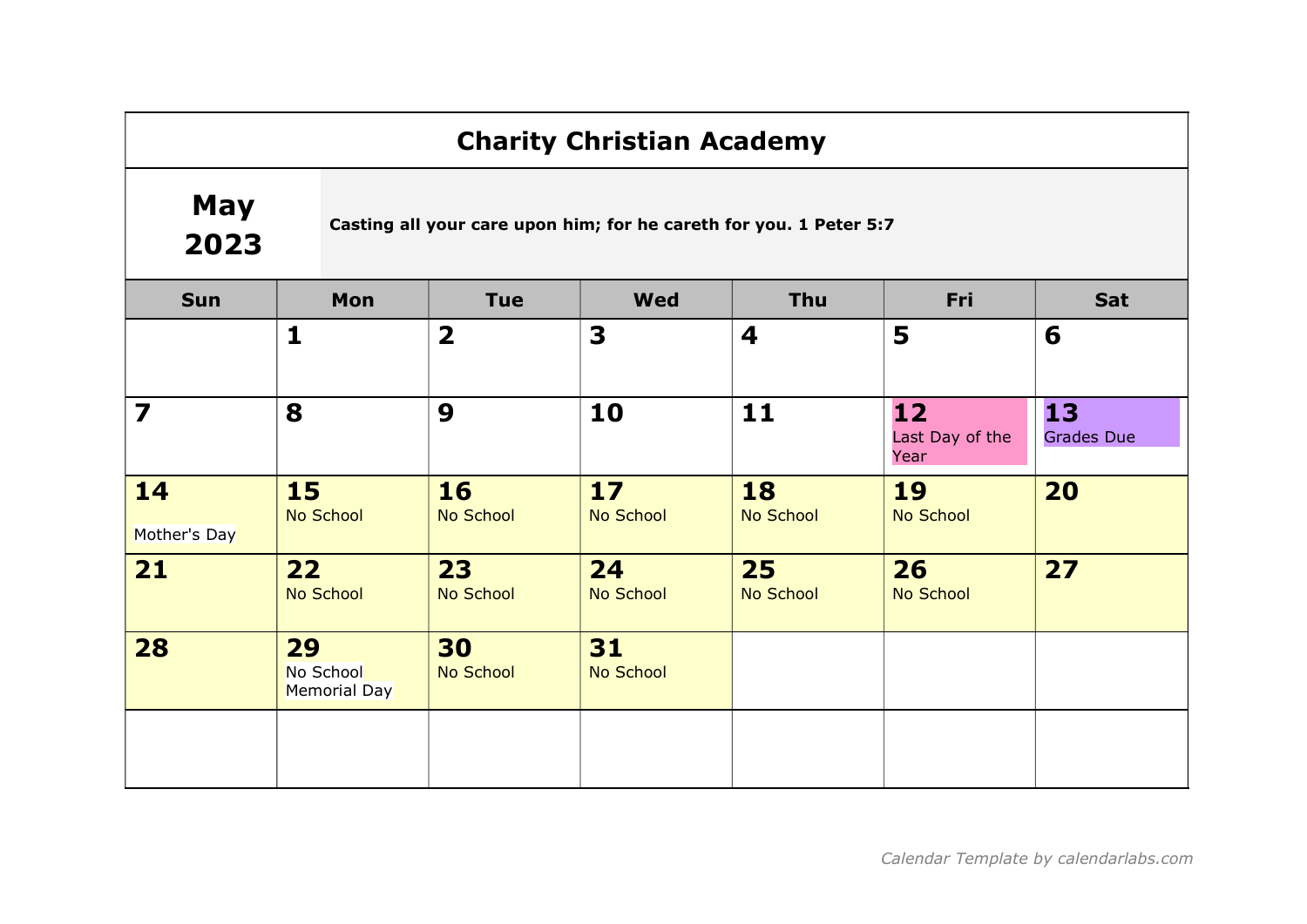## **June** 2023

 I will praise thee; for I am fearfully and wonderfully made: marvellous are thy works; and that my soul knoweth right well. Psalm 139:14

| Sun                | Mon                              | Tue | <b>Wed</b>              | Thu                       | Fri                                  | Sat |
|--------------------|----------------------------------|-----|-------------------------|---------------------------|--------------------------------------|-----|
|                    |                                  |     |                         | $\mathbf{1}$<br>No School | $\overline{\mathbf{2}}$<br>No School | 3   |
| 4                  | 5<br>First Day of<br>Summer Term | 6   | $\overline{\mathbf{z}}$ | 8                         | 9                                    | 10  |
| 11                 | 12                               | 13  | 14                      | 15                        | 16                                   | 17  |
| 18<br>Father's Day | 19                               | 20  | 21                      | 22                        | 23                                   | 24  |
| 25                 | 26                               | 27  | 28                      | 29                        | 30                                   |     |
|                    |                                  |     |                         |                           |                                      |     |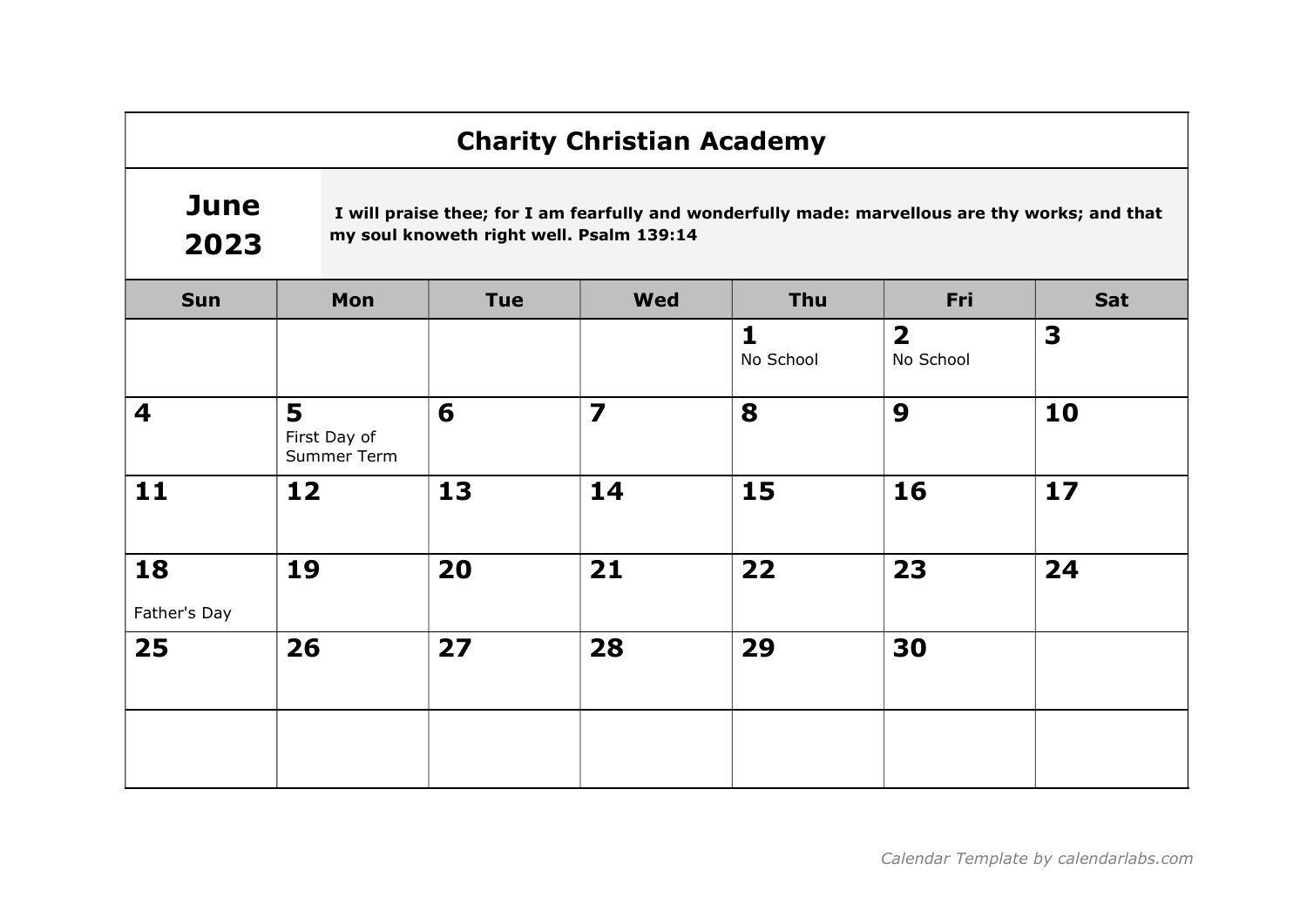#### July 2023 For all the law is fulfilled in one word, even in this; Thou shalt love thy neighbour as thyself. Galatians 5:14

| <b>Sun</b>              | Mon                    | <b>Tue</b>                         | <b>Wed</b> | Thu | Fri                     | Sat          |
|-------------------------|------------------------|------------------------------------|------------|-----|-------------------------|--------------|
|                         |                        |                                    |            |     |                         | $\mathbf{1}$ |
| $\overline{\mathbf{2}}$ | 3                      | 4 No School<br>Independence<br>Day | 5          | 6   | $\overline{\mathbf{z}}$ | 8            |
| 9                       | 10                     | 11                                 | 12         | 13  | 14                      | 15           |
| 16                      | 17                     | 18                                 | 19         | 20  | 21                      | 22           |
| 23                      | 24                     | 25                                 | 26         | 27  | 28                      | 29           |
| 30                      | 31<br><b>No School</b> |                                    |            |     |                         |              |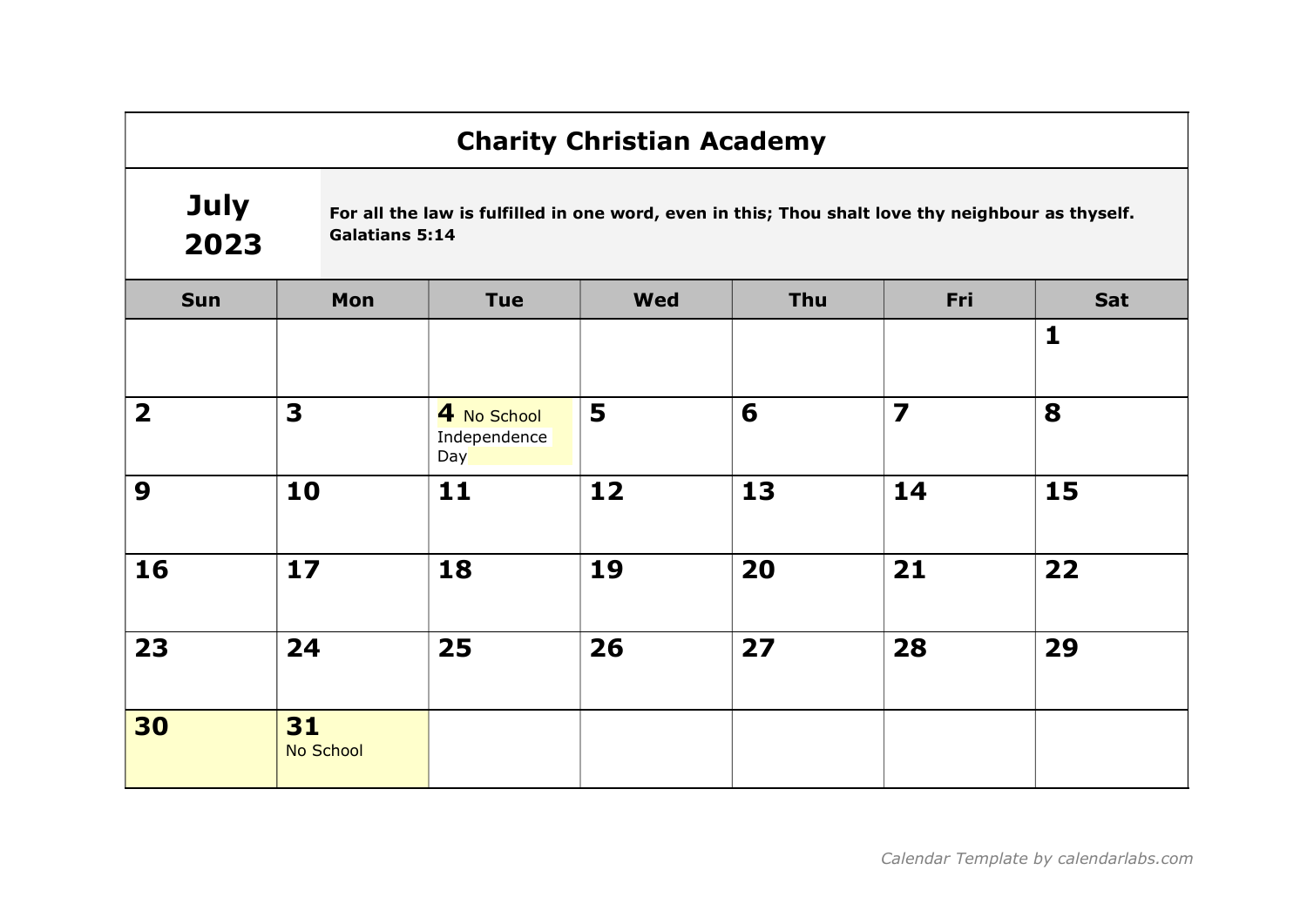#### August 2023

Create in me a clean heart, O God; and renew a right spirit within me. Psalm 51:10

| <b>Sun</b> | Mon                                  | <b>Tue</b>                | <b>Wed</b>                  | Thu                         | Fri                                  | Sat |
|------------|--------------------------------------|---------------------------|-----------------------------|-----------------------------|--------------------------------------|-----|
|            |                                      | $\mathbf{1}$<br>No School | $\overline{2}$<br>No School | 3 <sup>1</sup><br>No School | $\overline{\mathbf{4}}$<br>No School | 5   |
| 6          | $\overline{\mathbf{z}}$<br>No School | 8<br>No School            | 9<br>No School              | 10<br>No School             | 11<br>No School                      | 12  |
| 13         | 14                                   | 15                        | 16                          | 17                          | 18                                   | 19  |
| 20         | 21                                   | 22                        | 23                          | 24                          | 25                                   | 26  |
| 27         | 28                                   | 29                        | 30                          | 31                          |                                      |     |
|            |                                      |                           |                             |                             |                                      |     |